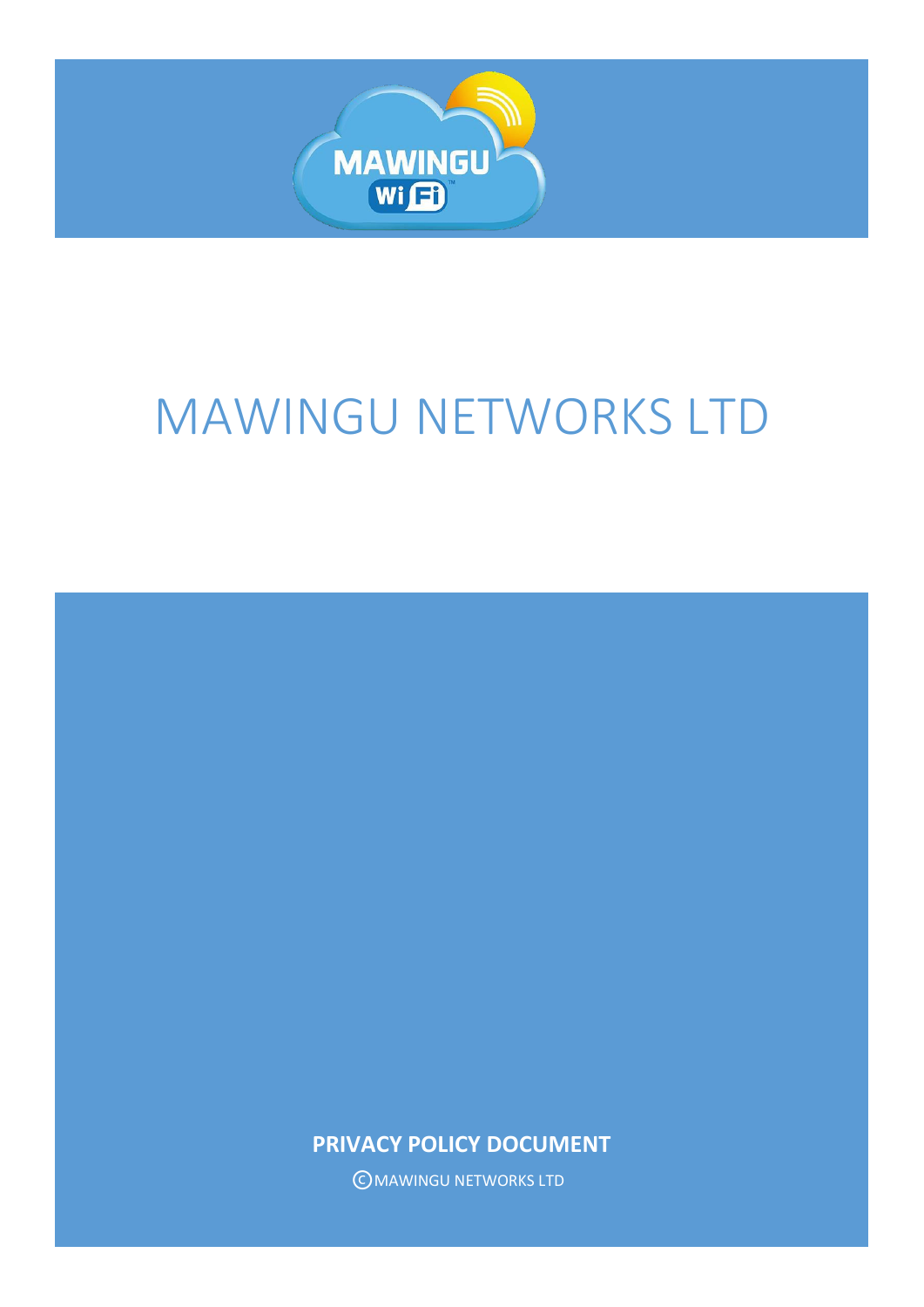# Table of Contents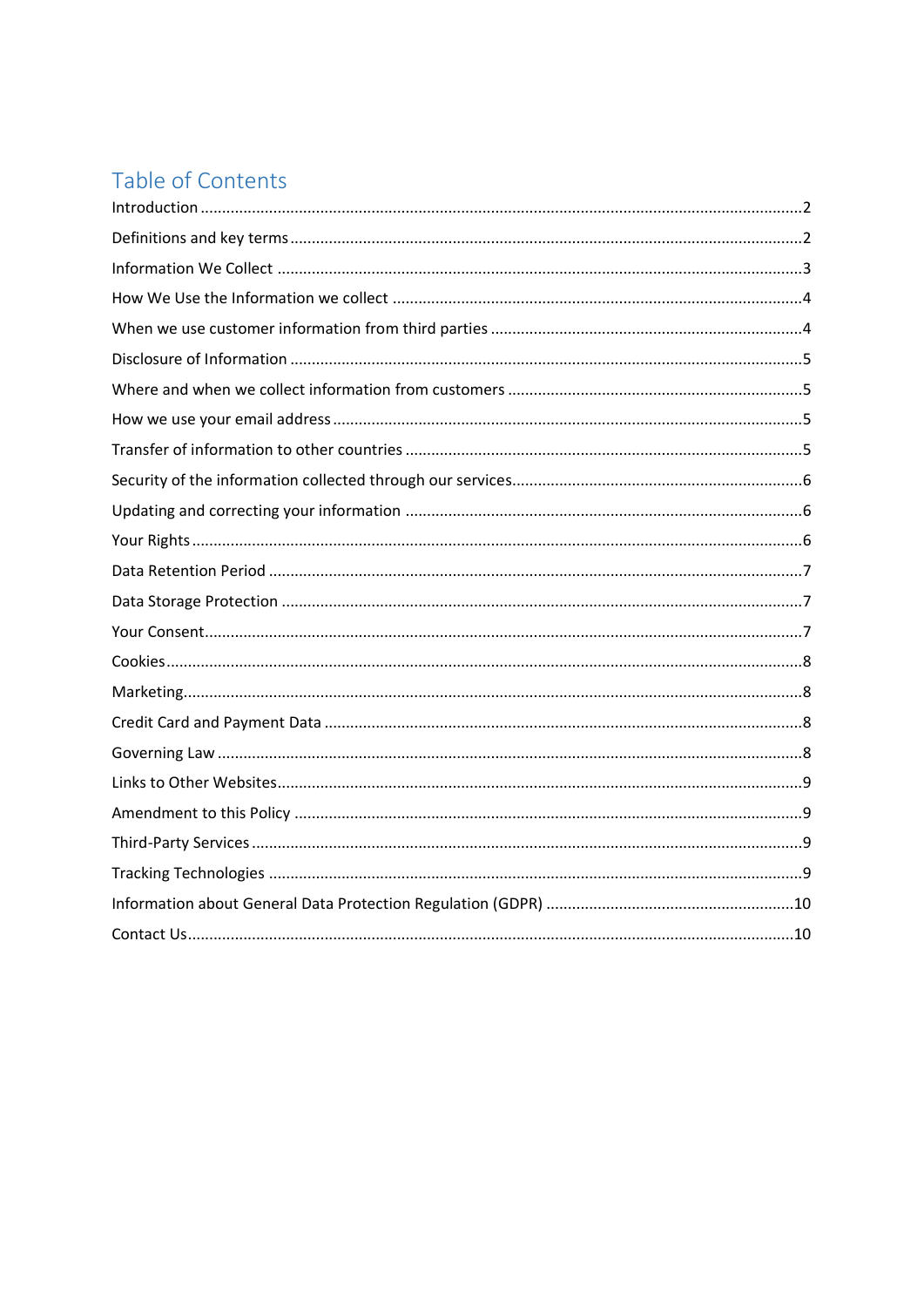

# **MAWINGU NETWORKS LIMITED**

# **Privacy Policy**

## <span id="page-2-0"></span>Introduction

Data protection is a matter of trust, and our customer's trust is important to us. Mawingu Networks ("We," "Our" Or "Us") is committed to protecting your privacy. This Privacy Policy explains how your personal information is collected, used, and disclosed by Mawingu Networks.

The Privacy Policy applies to our website, customer portals, mobile applications, and associated subdomains (collectively, our "Service") alongside our application, Hotspot. By accessing or using our Service, you signify that you have read, understood, and agreed to our collection, storage, use, and disclosure of your personal information as described in this Privacy Policy and our Terms of Service.

# <span id="page-2-1"></span>Definitions and key terms

For this Privacy Policy:

- **Custome**r: refers to the company, organization, or person who signs up to use the Mawingu Networks Limited Service to manage relationships with your consumers or service users.
- **Personal Data**: Any information that directly, indirectly, or in connection with other information –including a personal; identification number, allows for the identification or identifiability of a natural person,
- **Service**: refers to the Service provided by Mawingu Networks Limited as described in the relative terms and on this platform
- **Company**: when this Policy mentions "Company," "we," "us," or "our," it refers to Mawingu Networks Limited and is responsible for your information under this Terms & Conditions
- **Device**: any internet-connected device such as a phone, tablet, computer, or any other device that can be used to visit Mawingu Networks and use the services.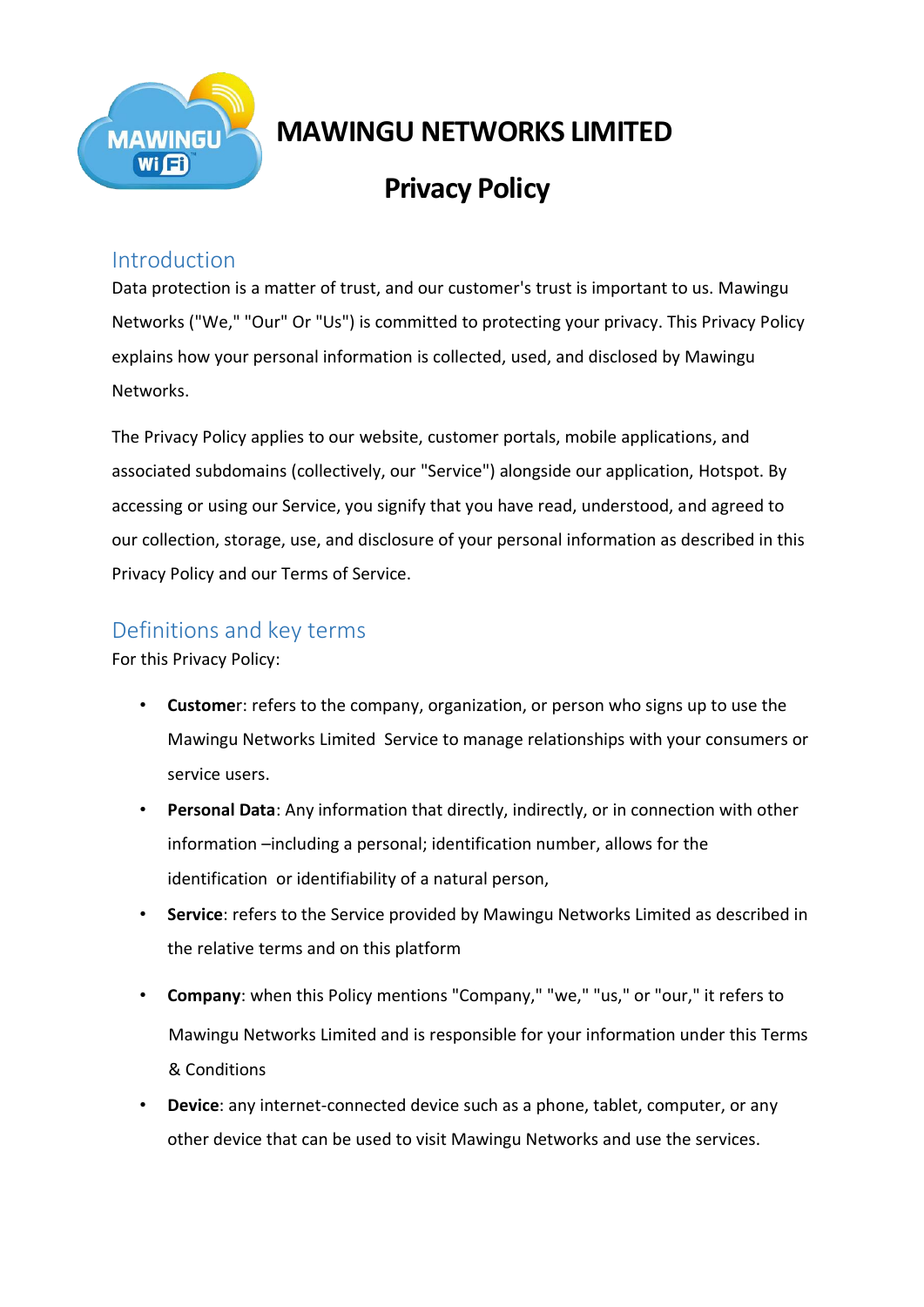- **IP address**: every device connected to the internet is assigned to a number known as an Internet Protocol (IP) address. These numbers are usually assigned in geographic blocks. An IP address can often be used to identify the location from which a device connects to the internet.
- **Cookie**: small amount of data generated by a website and saved by your web browser. It is used to identify your browser, provide analytics, remember information about such as your language preference or login information
- **Country**: where Mawingu Networks Limited or the owners/founders of Mawingu Networks are based, in this case, is Kenya.
- **Staff**: refers to those employed by Mawingu Networks Limited or are under contract to perform a service on behalf of one of the parties.
- **Third-party Service**: refers to advertisers, contest sponsors, promotional and marketing partners, and others who provide our Content or whose products or services we think may interest you
- **Website**: Mawingu Networks site, which can be accessed via this URL: [https://wwww.mawingunetworks.com](https://wwww.mawingunetworks.com/)
- **Mobile App**: refers to any application designed by Mawingu Networks to run on a mobile device such as a phone or tablet.
- **Customer Portal**: any digital information center designed by Mawingu Networks to give its customers access to services and information they need.
- **You**: a person or entity that is registered with Mawngu Networks Limited to use the Services

#### <span id="page-3-0"></span>Information We Collect

We collect your personal information with your knowledge and consent when you register for a specific product or Service, subscribe to our Services, visit our site, respond to a survey, or fill out a form.

- Name /username
- Password
- Phone numbers
- Email address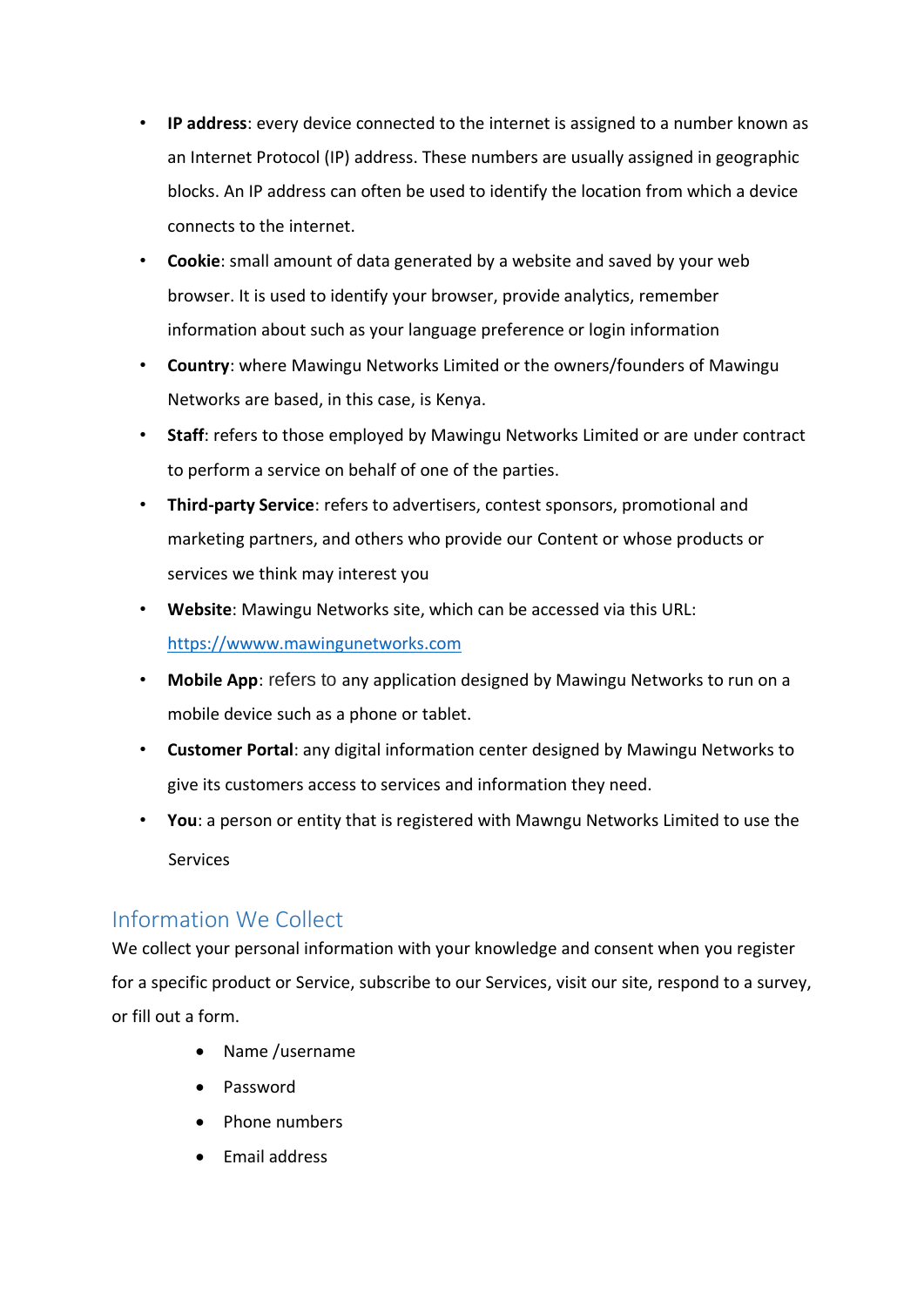- Your contact details, such as social media handles, phone numbers, and emails
- Your account information, such as your bundle package, top-ups, subscriptions, billing statement, and invoices
- We have CCTV Devices installed at strategic points in our office to provide a safe and secure environment as a part of our commitment to staff safety, security, and crime prevention.
- Your call data records phone numbers that you call or send messages to, log of calls, messages, or data sessions on the Mawingu network, and your approximate location
- When you use Mawingu Networks WIFI, we collect phone numbers and provide user names and access codes. We record the device address and log data usage, duration, and date sent/received.

#### <span id="page-4-0"></span>How We Use the Information we collect

Any of the information we collect from you may be used in one of the following ways:

- To enhance your experience (your information helps us to better respond to your individual needs)
- To process transactions
- To administer a promotion, survey, or other sites, and system feature
- To send SMS and periodic emails
- To improve our Service (we continually strive to improve our service offerings based on the information and feedback we receive from you)

#### <span id="page-4-1"></span>When we use customer information from third parties

We receive information from third parties, e.g., receiving information from a third party that provides automated network intrusion detection services.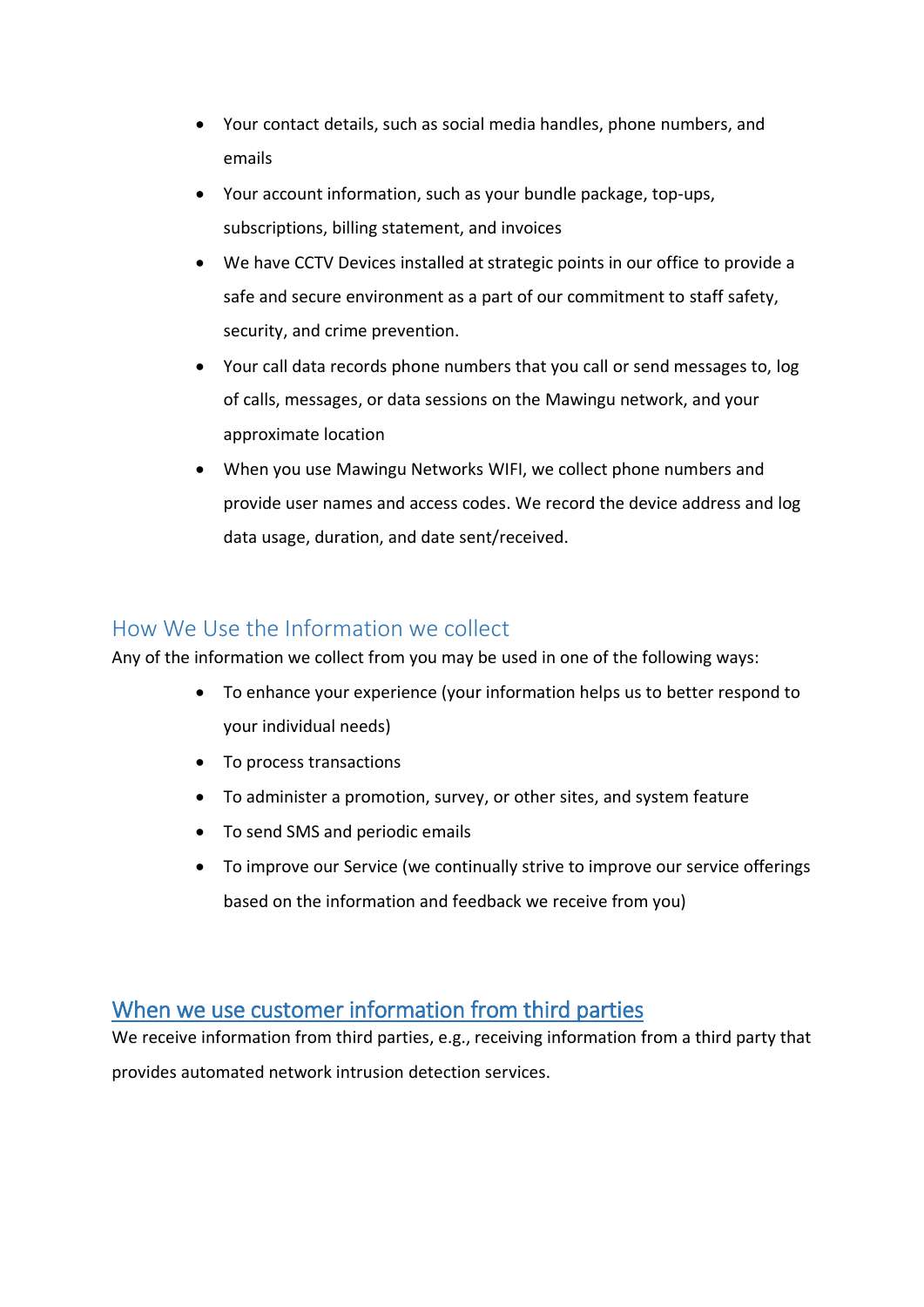### <span id="page-5-0"></span>Disclosure of Information

We may share your personal information with our current and future affiliated companies. We may involve trusted third-party service providers to implement functions for us, such as hosting. We will likely share your personal information, and possibly some non-personal information, with these third parties to enable them to perform these services for you and us.

We may share portions of our log file data, including IP addresses, for analytics purposes with third parties such as web analytics partners. If your IP address is shared, it may be used to estimate general location, connection speed.

We may also disclose personal and non-personal information about you to the government or law enforcement officials as we, in our sole discretion, believe necessary or appropriate to respond to claims, legal process, to protect our rights and interests or those of a third party, the safety of the public or any person, to prevent or stop any illegal, unethical, or legally actionable activity, or to otherwise comply with applicable court orders, laws, rules, and regulations.

#### <span id="page-5-1"></span>Where and when we collect information from customers

We will collect the personal information that you submit to us. We may also receive personal information about you from third parties as described above.

#### <span id="page-5-2"></span>How we use your email address

We only send emails to people who have authorized us to contact them directly. We do not send unsolicited commercial emails because we hate spam as much as you do. Email addresses submitted only through the Service subscription process will be used for the sole purpose of sending you subscription information and updates about your subscription.

#### <span id="page-5-3"></span>Transfer of information to other countries

We are incorporated in Kenya. Information collected via our website, mobile applications, and customer portals through direct interactions with you or our help services may be transferred outside Kenya from time to time. We will make sure that your information is adequately protected per the applicable Data Protection Laws.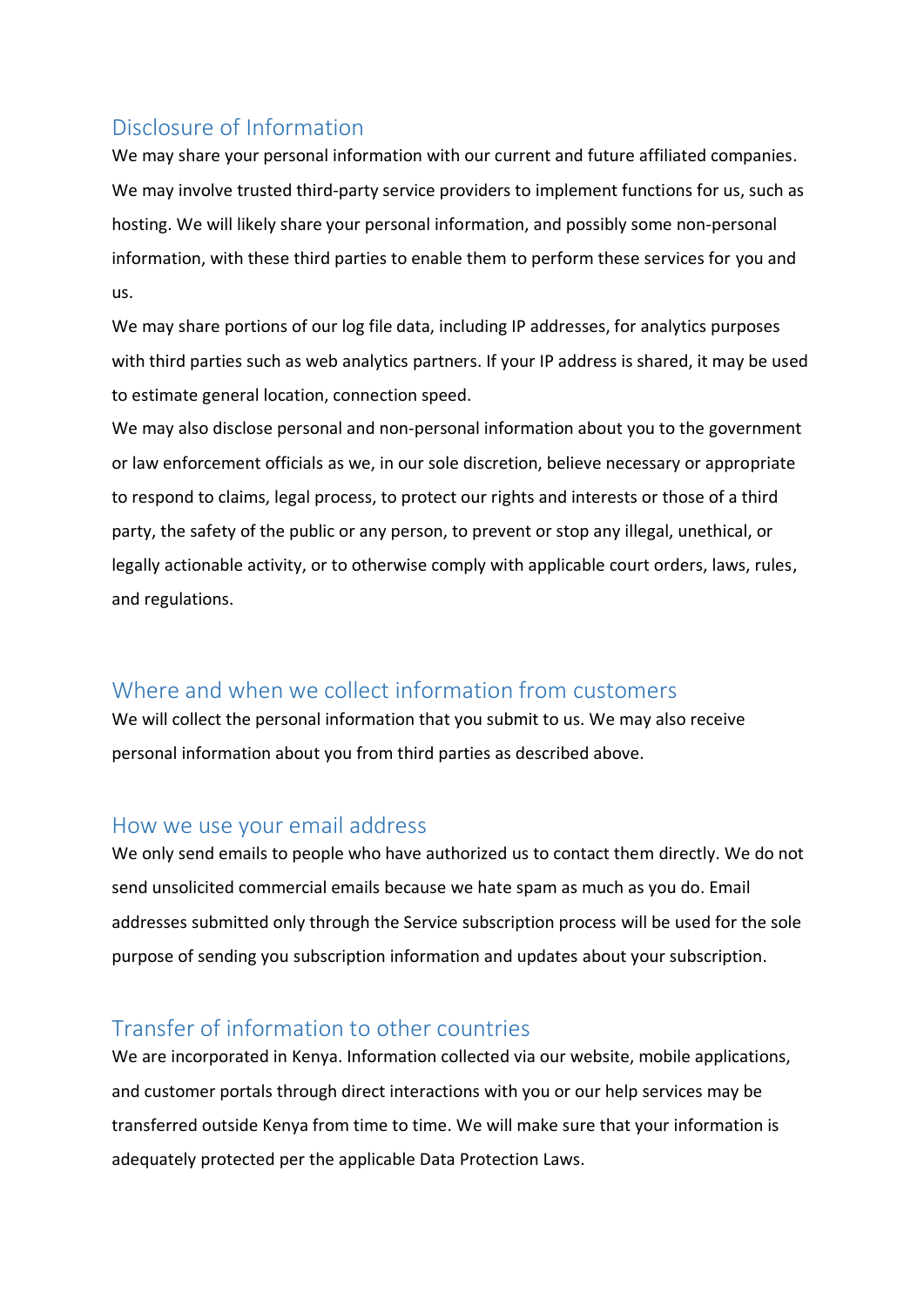# <span id="page-6-0"></span>Security of the information collected through our services

We take precautions to protect the integrity and confidentiality of your information. We have physical, electronic, and managerial procedures to help safeguard, prevent unauthorized access, maintain data security, and correctly use your information. We enforce measures to ensure integrity and confidentiality of your data via controls around information classification, access control, cryptography, physical and environmental security, and monitoring and compliance.

## <span id="page-6-1"></span>Updating and correcting your information

You can contact us to update or correct your data, change your package subscription, change your preferences with respect o communications and other information that we maintain. To protect your privacy and security, we may take reasonable steps such as request information from you to verify your identity before making any changes or corrections to your account.

#### <span id="page-6-2"></span>Your Rights

Subject to legal and contractual exceptions, you have rights under Kenya Data Protection Act 2019 concerning your Personal Data. These are listed below: -

- Right to be informed that we are collecting Personal Data about you.
- Right to object and withdraw your consent to the processing of your Personal Data. We may continue to process if we have a legitimate or legal reason to do so.
- Right to access Personal Data that we hold about you and request information about how we process it.
- Right to request transfer of your Personal Data in an electronic format.
- Right to request restricted processing of your Personal Data, noting that we may be entitled or legally obligated to continue processing your data and refuse your request.
- Right to request that we correct your Personal Data where it is inaccurate or incomplete.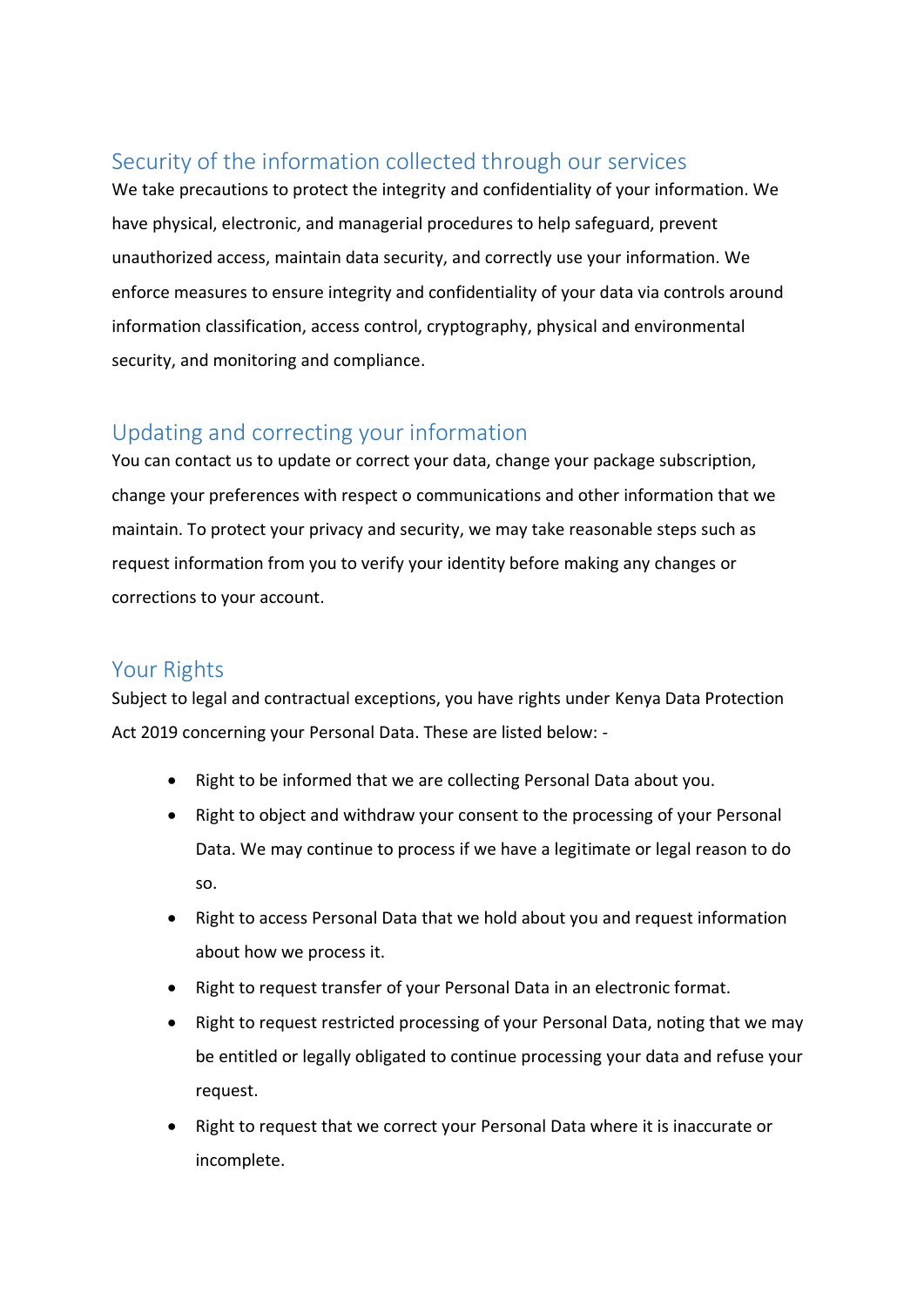• Right to request that we erase your Personal Data noting that we may continue to retain your information if obligated by the law or entitled to do so.

We may need to request specific information from you to help us confirm your identity and ensure your right to access your Personal Data.

#### <span id="page-7-0"></span>Data Retention Period

We keep your information only so long as we need it to provide Service to you and fulfill the purpose described in this Policy. We will only retain your Personal Data for as long as reasonably necessary to fulfill the purposes we collected it for, including to satisfy any legal, accounting, tax, regulatory, or reporting requirements. We may retain your Personal Data for a more extended period in the event of a complaint or if we reasonably believe there is a prospect of litigation in respect to our relationship with you.

To determine the appropriate retention period for Personal Data, we consider the personal data's amount, nature, and sensitivity. The potential risk of harm from unauthorized use or disclosure of your Personal Data, the purposes for which we process your Personal Data, and whether we can achieve those purposes through other means.

Anonymized information that can no longer be associated with you may be held indefinitely.

#### <span id="page-7-1"></span>Data Storage Protection

Mawingu Networks implements various security measures to maintain your personal data's safety when you subscribe to our services, submit information, or access your account. We offer the use of a secure server. All supplied sensitive information is transmitted via Secure Socket Layer (SSL) technology then encrypted into our Database only to be accessed by the authorized user required to keep the information confidential.

#### <span id="page-7-2"></span>Your Consent

By using our services, registering an account, or making a purchase, you consent to this Policy Privacy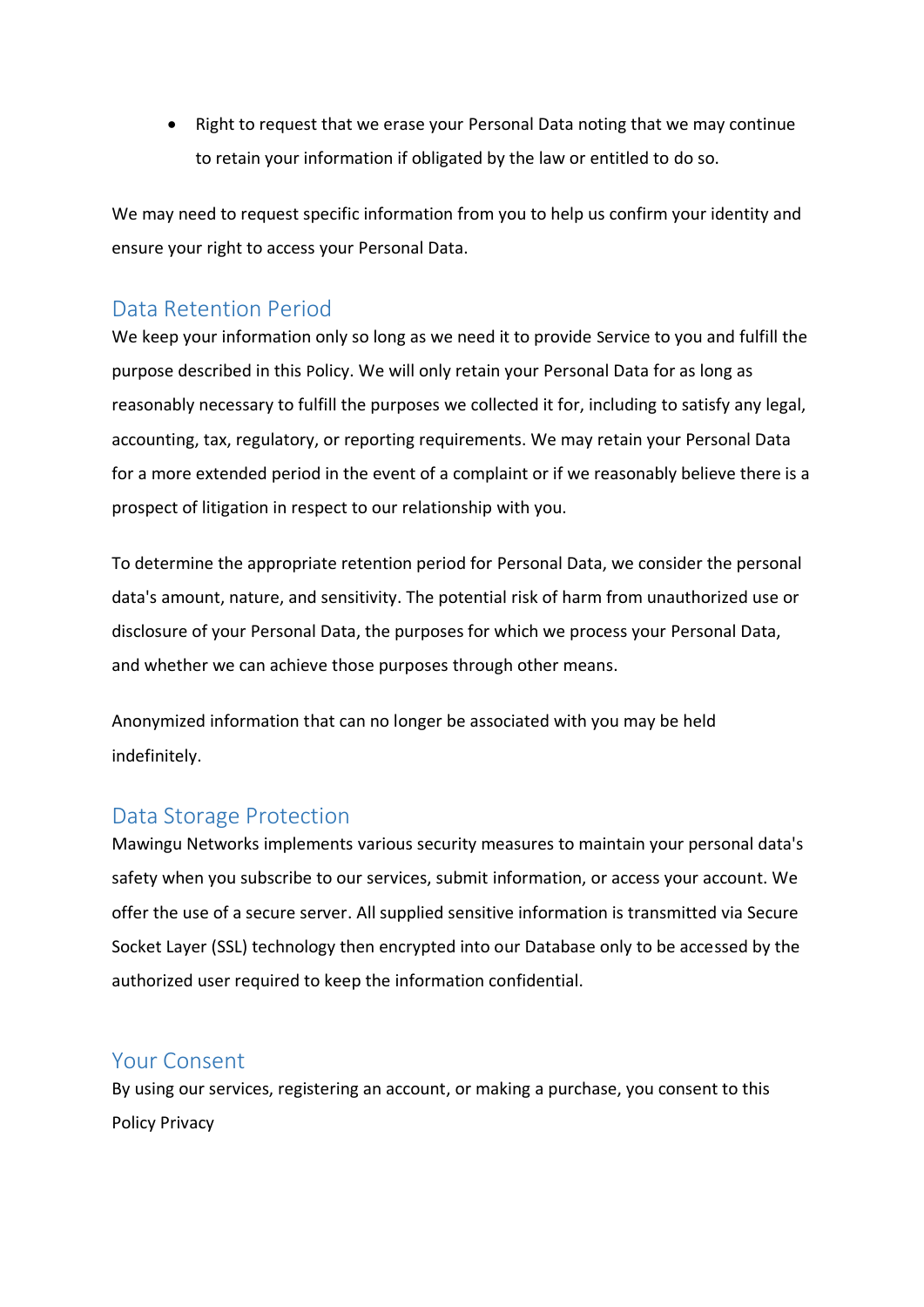#### <span id="page-8-0"></span>Cookies

We use cookies to identify the areas of our website that you have visited. A cookie is a small piece of data stored on your computer or mobile device by your web browser. We use cookies to personalize the content you see on our website, mobile application, and customer portals. The type of information gathered is non-personal such as the Internet Protocol (IP) address of your computer, MAC address, the date and time of your visit. We may also use this data in aggregate form to develop customized services - tailored to your interests and needs. You can disable cookies depending on the browser you are using. However, if you disable Cookies, you may not be able to access functionality on our sites correctly or at all.

#### <span id="page-8-1"></span>Marketing

You may be required to opt-in or give any other form of explicit consent before receiving marketing messages from us. You can ask us to stop sending you marketing messages at any time by writing to us a[t info@mawingunetworks.com](mailto:info@mawingunetworks.com) or by following the opt-out links on any marketing message sent to you or by attending to us or contacting us at any time through the provided contacts.

Where you opt-out of receiving these marketing messages, this will not apply to Personal Data provided to us as a result of a product, subscribed Service, warranty registration, product or Service experience, or other transactions.

#### <span id="page-8-2"></span>Credit Card and Payment Data

Regarding any credit card or other payment processing details you have provided us, we commit that this confidential information will be stored in the most secure manner possible.

#### <span id="page-8-3"></span>Governing Law

The Kenya Data Protection Act 2019 shall govern this Policy and your use of our services. Your use of our services may also be subject to other laws. The Act Principes include requirements such as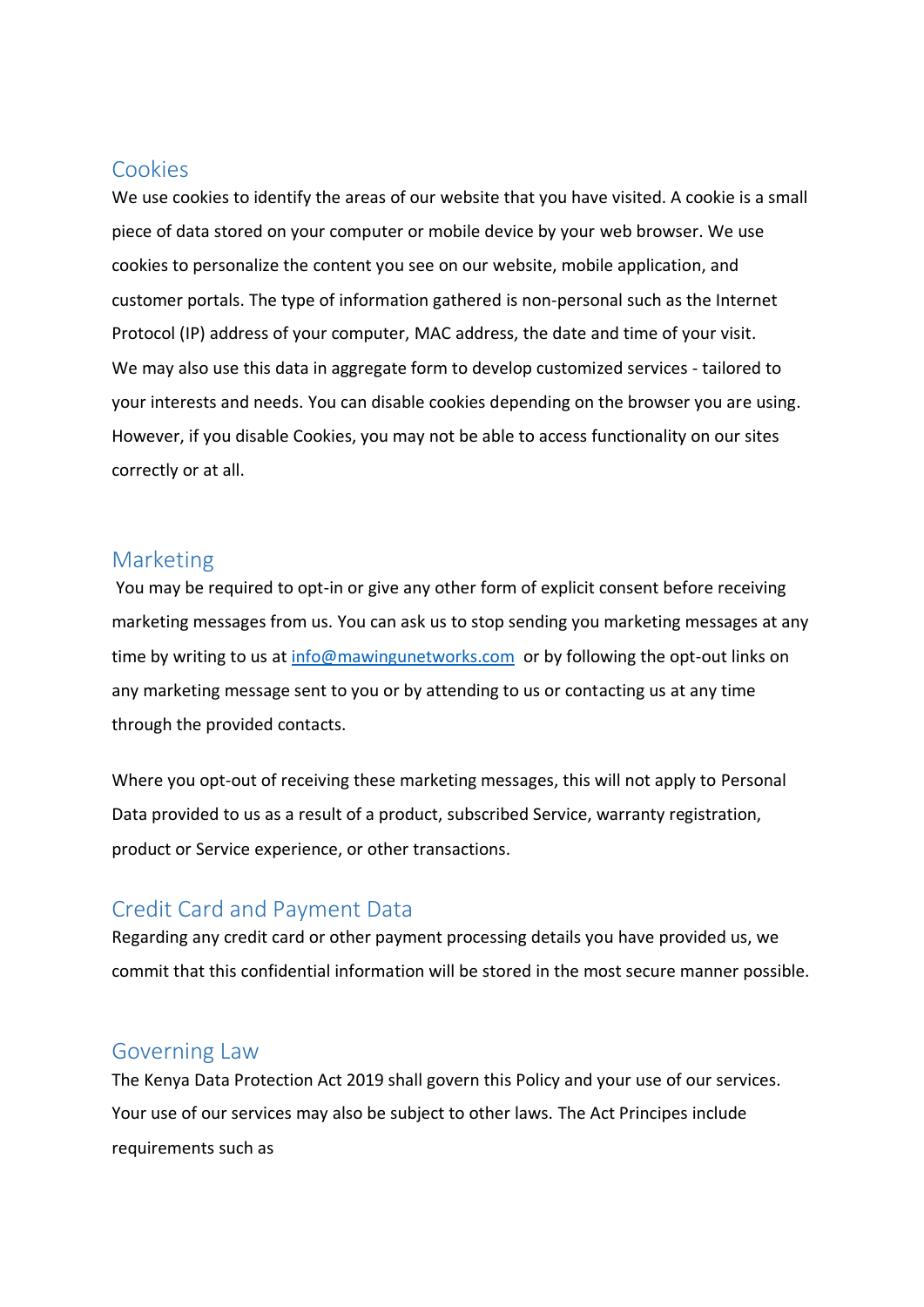- Personal Data should only be collected to fulfill a specific purpose, and it should only be used for that purpose.
- Personal Data collected must be processed in a fair, legal, and transparent manner
- Data subjects have the right to access their own Personal Data. They can also request a copy of the data

#### <span id="page-9-0"></span>Links to Other Websites

Our website may contain links to other websites that we do not operate. If you click on a third party link, You will be directed to that third party's site. We strongly advise You to review the Terms & Conditions of every Site You visit. We have no control over and assume no responsibility for the content, Terms & Conditions, or practices of any third-party sites or services.

#### <span id="page-9-1"></span>Amendment to this Policy

If we decide to change our privacy policy, we will post those changes on this page and update the Privacy Policy modification date.

#### <span id="page-9-2"></span>Third-Party Services

We may display or make available third-party content, including data, information, applications, and other services, or provide links to third-party websites or services. You acknowledge and agree that we shall not be responsible for any Third-party Services, including their accuracy, completeness, timeliness, validity, copyright compliance, legality, decency, quality, or any other aspect. We do not assume and shall not have any liability or responsibility to you or any other person or entity for any Third-Party Services.

# <span id="page-9-3"></span>Tracking Technologies

 **Google Maps APIs –**this is a robust tool that can create a custom map, searchable map, check-in functions, display live data syncing with location or plan routes. Google map API may collect information from you and your device for security purposes which are per its Privacy policy